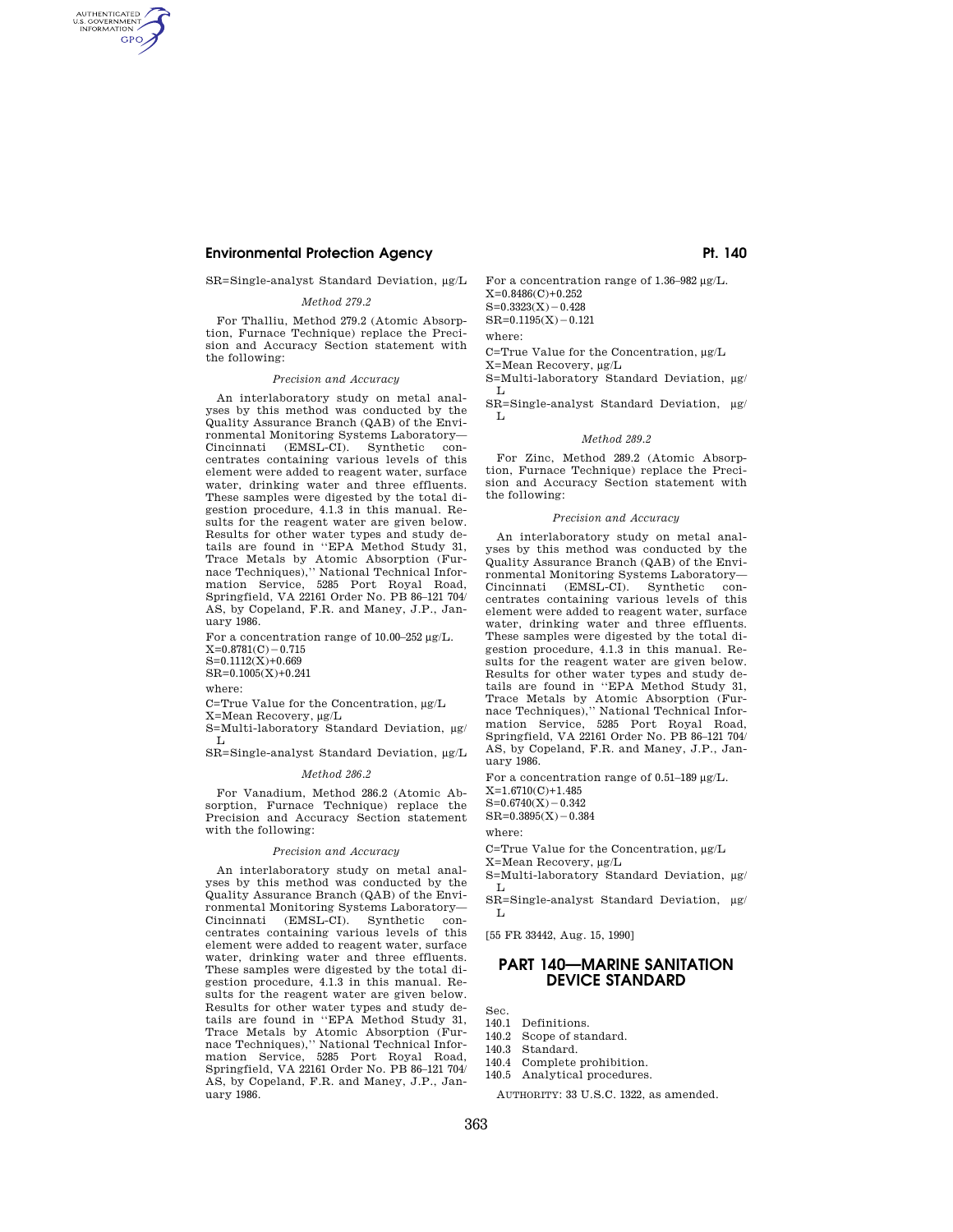SOURCE: 41 FR 4453, Jan. 29, 1976, unless otherwise noted.

## **§ 140.1 Definitions.**

For the purpose of these standards the following definitions shall apply:

(a) *Sewage* means human body wastes and the wastes from toilets and other receptacles intended to receive or retain body wastes;

(b) *Discharge* includes, but is not limited to, any spilling, leaking, pumping, pouring, emitting, emptying, or dump $inv$ 

(c) *Marine sanitation device* includes any equipment for installation onboard a vessel and which is designed to receive, retain, treat, or discharge sewage and any process to treat such sewage;

(d) *Vessel* includes every description of watercraft or other artificial contrivance used, or capable of being used, as a means of transportation on waters of the United States;

(e) *New vessel* refers to any vessel on which construction was initiated on or after January 30, 1975;

(f) *Existing vessel* refers to any vessel on which construction was initiated before January 30, 1975;

(g) *Fecal coliform bacteria* are those organisms associated with the intestines of warm-blooded animals that are commonly used to indicate the presence of fecal material and the potential presence of organisms capable of causing human disease.

## **§ 140.2 Scope of standard.**

The standard adopted herein applies only to vessels on which a marine sanitation device has been installed. The standard does not require the installation of a marine sanitation device on any vessel that is not so equipped. The standard applies to vessels owned and operated by the United States unless the Secretary of Defense finds that compliance would not be in the interest of national security.

### **§ 140.3 Standard.**

(a) (1) In freshwater lakes, freshwater reservoirs or other freshwater impoundments whose inlets or outlets are such as to prevent the ingress or egress by vessel traffic subject to this regulation, or in rivers not capable of naviga-

**§ 140.1 40 CFR Ch. I (7–1–11 Edition)** 

tion by interstate vessel traffic subject to this regulation, marine sanitation devices certified by the U.S. Coast Guard (see 33 CFR part 159, published in 40 FR 4622, January 30, 1975), installed on all vessels shall be designed and operated to prevent the overboard discharge of sewage, treated or untreated, or of any waste derived from sewage. This shall not be construed to prohibit the carriage of Coast Guardcertified flow-through treatment devices which have been secured so as to prevent such discharges.

(2) In all other waters, Coast Guardcertified marine sanitation devices installed on all vessels shall be designed and operated to either retain, dispose of, or discharge sewage. If the device has a discharge, subject to paragraph (d) of this section, the effluent shall not have a fecal coliform bacterial count of greater than 1,000 per 100 milliliters nor visible floating solids. Waters where a Coast Guard-certified marine sanitation device permitting discharge is allowed include coastal waters and estuaries, the Great Lakes and inter-connected waterways, freshwater lakes and impoundments accessible through locks, and other flowing waters that are navigable interstate by vessels subject to this regulation.

(b) This standard shall become effective on January 30, 1977 for new vessels and on January 30, 1980 for existing vessels (or, in the case of vessels owned and operated by the Department of Defense, two years and five years, for new and existing vessels, respectively, after promulgation of implementing regulations by the Secretary of Defense under section 312(d) of the Act).

(c) Any vessel which is equipped as of the date of promulgation of this regulation with a Coast Guard-certified flow-through marine sanitation device meeting the requirements of paragraph  $(a)(2)$  of this section, shall not be required to comply with the provisions designed to prevent the overboard discharge of sewage, treated or untreated, in paragraph  $(a)(1)$  of this section, for the operable life of that device.

(d) After January 30, 1980, subject to paragraphs (e) and (f) of this section, marine sanitation devices on all vessels on waters that are not subject to a prohibition of the overboard discharge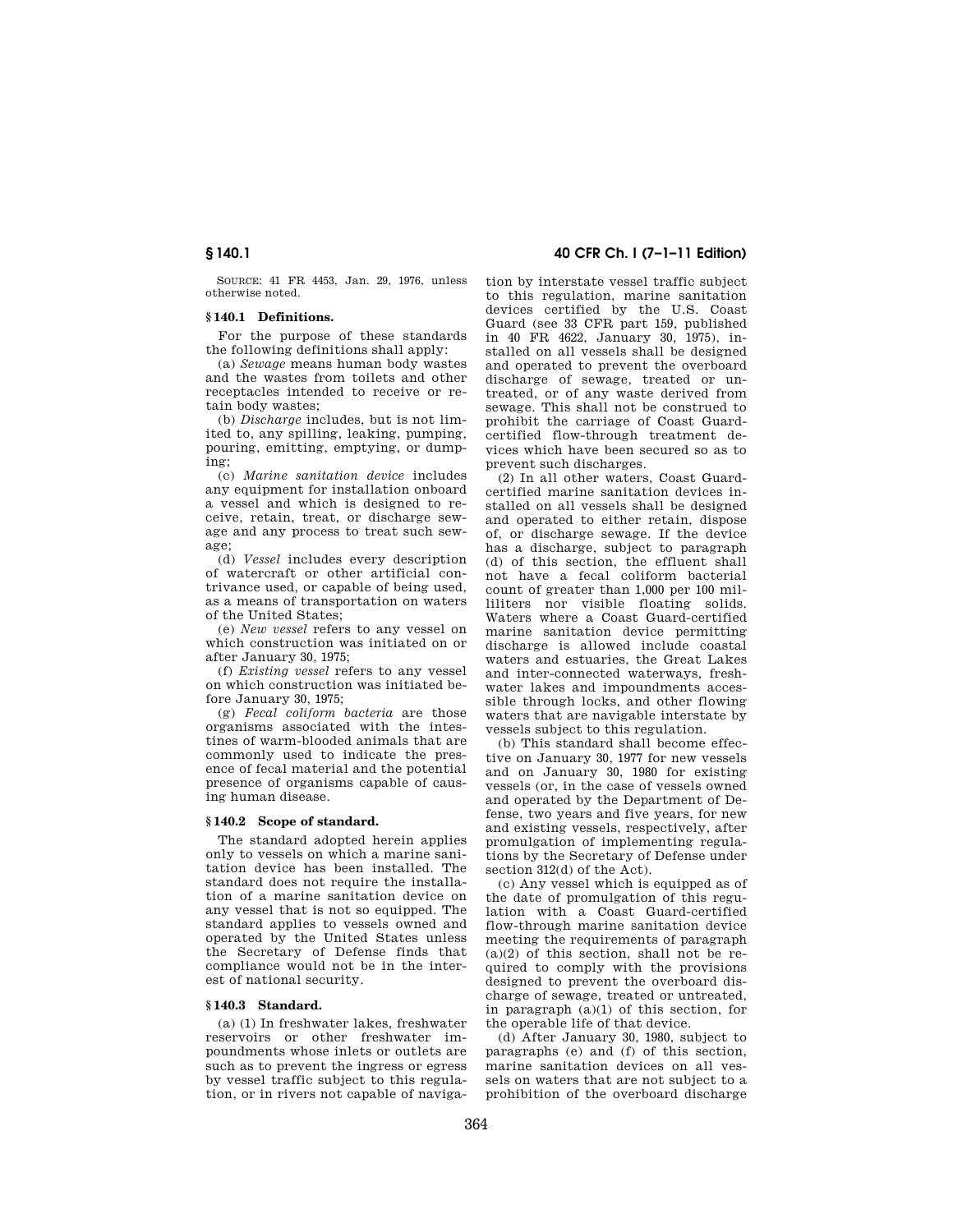# **Environmental Protection Agency § 140.4**

of sewage, treated or untreated, as specified in paragraph  $(a)(1)$  of this section, shall be designed and operated to either retain, dispose of, or discharge sewage, and shall be certified by the U.S. Coast Guard. If the device has a discharge, the effluent shall not have a fecal coliform bacterial count of greater than 200 per 100 milliliters, nor suspended solids greater than 150 mg/1.

(e) Any existing vessel on waters not subject to a prohibition of the overboard discharge of sewage in paragraph (a)(1) of this section, and which is equipped with a certified device on or before January 30, 1978, shall not be required to comply with paragraph (d) of this section, for the operable life of that device.

(f) Any new vessel on waters not subject to the prohibition of the overboard discharge of sewage in paragraph (a)(1) of this section, and on which construction is initiated before January 31, 1980, which is equipped with a marine sanitation device before January 31, 1980, certified under paragraph (a)(2) of this section, shall not be required to comply with paragraph (d) of this section, for the operable life of that device.

(g) The degrees of treatment described in paragraphs (a) and (d) of this section are ''appropriate standards'' for purposes of Coast Guard and Department of Defense certification pursuant to section  $312(g)(2)$  of the Act.

[41 FR 4453, Jan. 29, 1976, as amended at 60 FR 33932, June 29, 1995]

## **§ 140.4 Complete prohibition.**

(a) Prohibition pursuant to CWA section 312(f)(3): a State may completely prohibit the discharge from all vessels of any sewage, whether treated or not, into some or all of the waters within such State by making a written application to the Administrator, Environmental Protection Agency, and by receiving the Administrator's affirmative determination pursuant to section  $312(f)(3)$  of the Act. Upon receipt of an application under section 312(f)(3) of the Act, the Administrator will determine within 90 days whether adequate facilities for the safe and sanitary removal and treatment of sewage from all vessels using such waters are reasonably available. Applications made

by States pursuant to section 312(f)(3) of the Act shall include:

(1) A certification that the protection and enhancement of the waters described in the petition require greater environmental protection than the applicable Federal standard;

(2) A map showing the location of commercial and recreational pump-out facilities;

(3) A description of the location of pump-out facilities within waters designated for no discharge;

(4) The general schedule of operating hours of the pump-out facilities;

(5) The draught requirements on vessels that may be excluded because of insufficient water depth adjacent to the facility;

(6) Information indicating that treatment of wastes from such pump-out facilities is in conformance with Federal law; and

(7) Information on vessel population and vessel usage of the subject waters.

(b) Prohibition pursuant to CWA section 312(f)(4)(A): a State may make a written application to the Adminis-<br>trator Environmental Protection Environmental Protection Agency, under section  $312(f)(4)(A)$  of the Act, for the issuance of a regulation completely prohibiting discharge from a vessel of any sewage, whether treated or not, into particular waters of the United States or specified portions thereof, which waters are located within the boundaries of such State. Such application shall specify with particularly the waters, or portions thereof, for which a complete prohibition is desired. The application shall include identification of water recreational areas, drinking water intakes, aquatic sanctuaries, identifiable fish-spawning and nursery areas, and areas of intensive boating activities. If, on the basis of the State's application and any other information available to him, the Administrator is unable to make a finding that the waters listed in the application require a complete prohibition of any discharge in the waters or portions thereof covered by the application, he shall state the reasons why he cannot make such a finding, and shall deny the application. If the Administrator makes a finding that the waters listed in the application require a complete prohibition of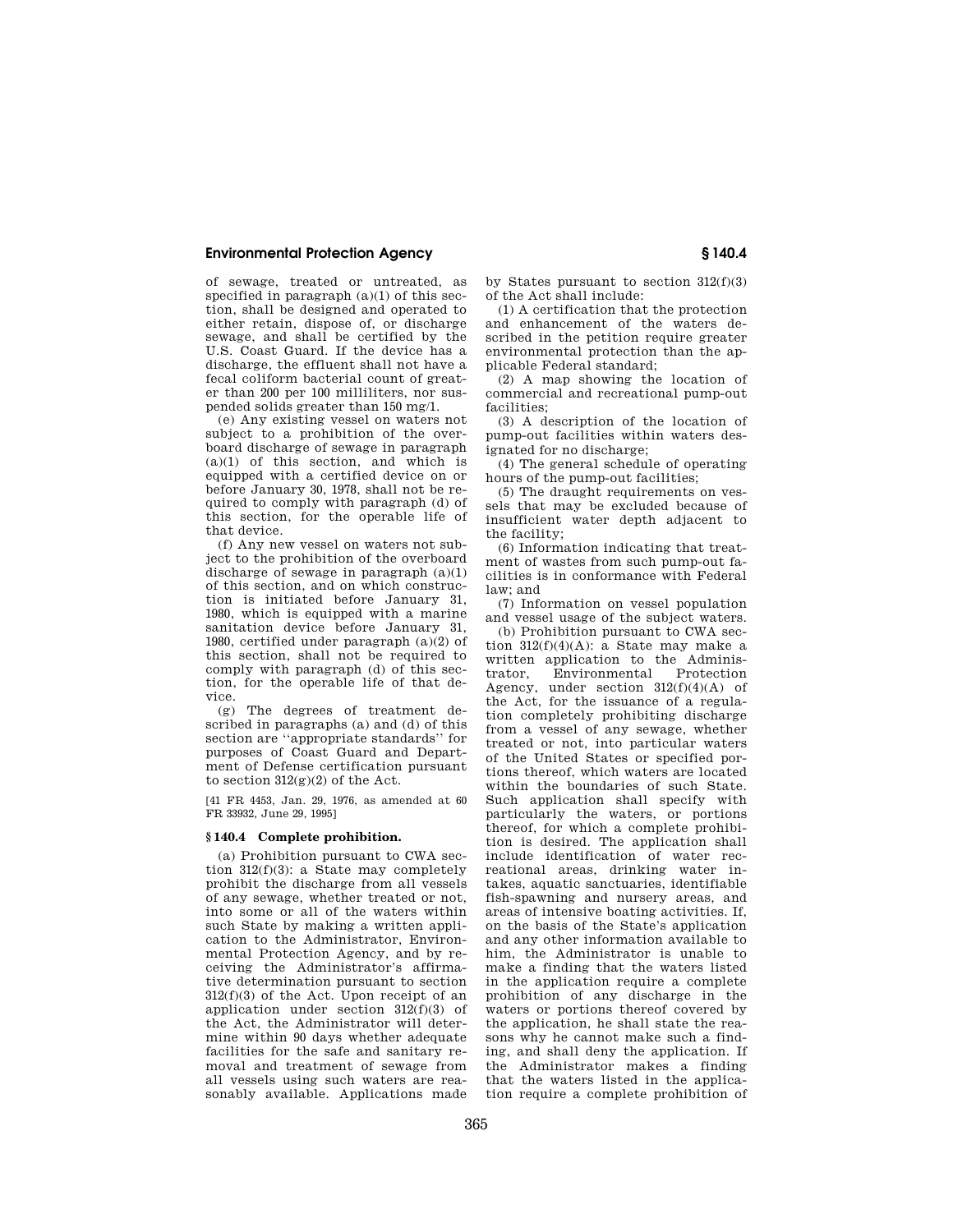# **§ 140.4 40 CFR Ch. I (7–1–11 Edition)**

any discharge in all or any part of the waters or portions thereof covered by the State's application, he shall publish notice of such findings together with a notice of proposed rule making, and then shall proceed in accordance with 5 U.S.C. 553. If the Administrator's finding is that applicable water quality standards require a complete prohibition covering a more restricted or more expanded area than that applied for by the State, he shall state the reasons why his finding differs in scope from that requested in the State's application.

(1) For the following waters the discharge from a vessel of any sewage (whether treated or not) is completely prohibited pursuant to CWA section  $312(f)(4)(A)$ 

(i) Boundary Waters Canoe Area, formerly designated as the Superior, Little Indian Sioux, and Caribou Roadless Areas, in the Superior National Forest, Minnesota, as described in 16 U.S.C. 577–577d1.

(ii) Waters of the State of Florida within the boundaries of the Florida Keys National Marine Sanctuary as delineated on a map of the Sanctuary at *http://www.fknms.nos.noaa.gov*/.

(c)(1) *Prohibition pursuant to CWA* section 312(f)(4)(B): A State may make written application to the Administrator of the Environmental Protection Agency under section  $312(f)(4)(B)$  of the Act for the issuance of a regulation establishing a drinking water intake no discharge zone which completely prohibits discharge from a vessel of any sewage, whether treated or untreated, into that zone in particular waters, or portions thereof, within such State. Such application shall:

(i) Identify and describe exactly and in detail the location of the drinking water supply intake(s) and the community served by the intake(s), including<br>average and maximum expected maximum expected amounts of inflow;

(ii) Specify and describe exactly and in detail, the waters, or portions thereof, for which a complete prohibition is desired, and where appropriate, average, maximum and low flows in million gallons per day (MGD) or the metric equivalent;

(iii) Include a map, either a USGS topographic quadrant map or a NOAA nautical chart, as applicable, clearly marking by latitude and longitude the waters or portions thereof to be designated a drinking water intake zone; and

(iv) Include a statement of basis justifying the size of the requested drinking water intake zone, for example, identifying areas of intensive boating activities.

(2) If the Administrator finds that a complete prohibition is appropriate under this paragraph, he or she shall publish notice of such finding together with a notice of proposed rulemaking, and then shall proceed in accordance with 5 U.S.C. 553. If the Administrator's finding is that a complete prohibition covering a more restricted or more expanded area than that applied for by the State is appropriate, he or she shall also include a statement of the reasons why the finding differs in scope from that requested in the State's application.

(3) If the Administrator finds that a complete prohibition is inappropriate under this paragraph, he or she shall deny the application and state the reasons for such denial.

(4) For the following waters the discharge from a vessel of any sewage, whether treated or not, is completely prohibited pursuant to CWA section  $312(f)(4)(B)$ :

(i) Two portions of the Hudson River in New York State, the first is bounded by an east-west line through the most northern confluence of the Mohawk River which will be designated by the Troy-Waterford Bridge (126th Street Bridge) on the south and Lock 2 on the north, and the second of which is bounded on the north by the southern end of Houghtaling Island and on the south by a line between the Village of Roseton on the western shore and Low Point on the eastern shore in the vicinity of Chelsea, as described in Items 2 and 3 of 6 NYCRR Part 858.4.

(ii) [Reserved]

[41 FR 4453, Jan. 29, 1976, as amended at 42 FR 43837, Aug. 31, 1977; 60 FR 63945, Dec. 13, 1995; 63 FR 1320, Jan. 8, 1998; 67 FR 35743, May 21, 2002]